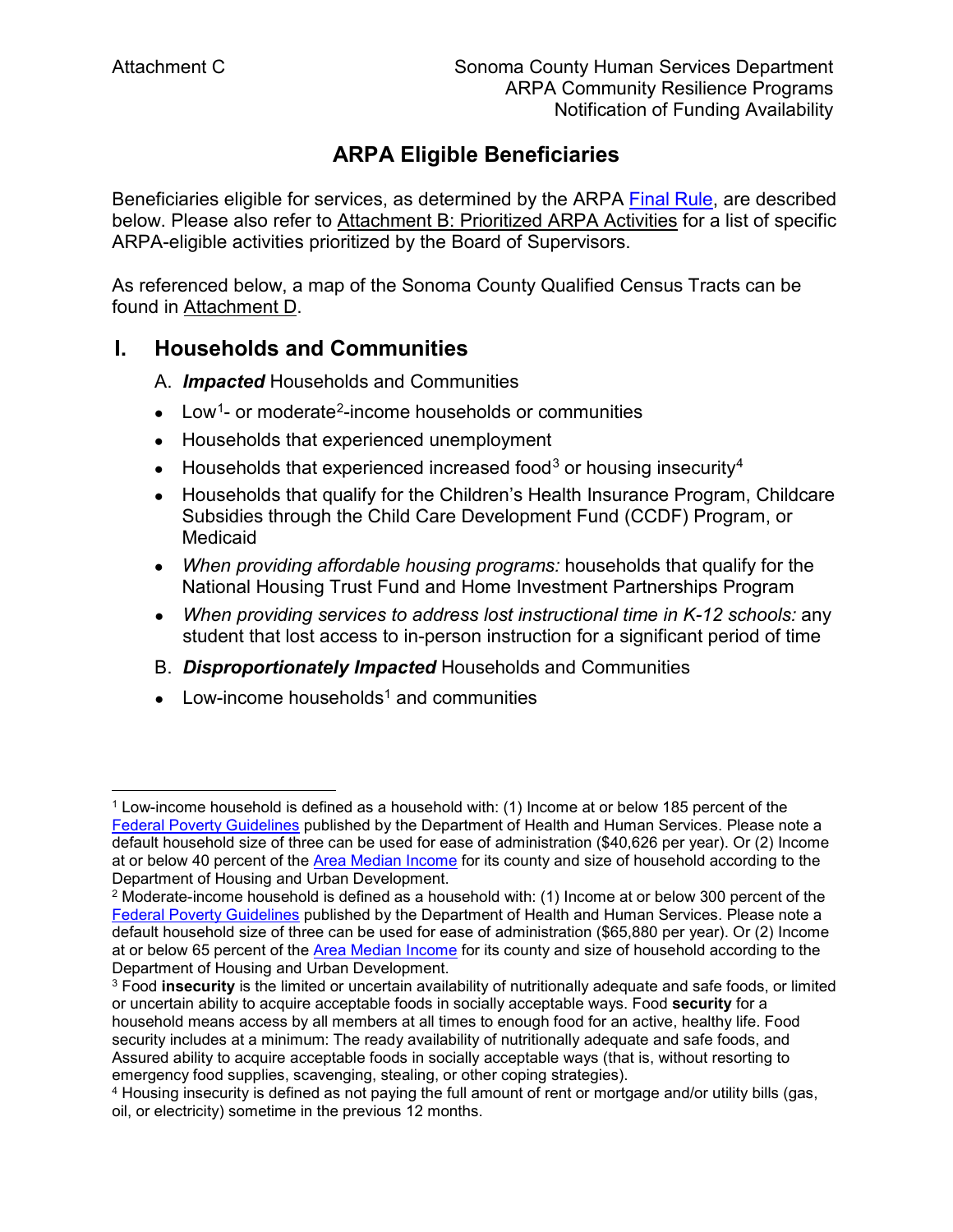- Households residing in Qualified Census Tracts<sup>[5](#page-1-0)</sup>
- Households that qualify for certain federal benefits:
	- Temporary Assistance for Needy Families (TANF)
	- Supplemental Nutrition Assistance Program (SNAP) / CalFresh
	- Free- and Reduced-Price Lunch (NSLP) and/or School Breakfast (SBP) programs
	- Medicare Part D Low-Income Subsidies
	- Supplemental Security Income (SSI)
	- Head Start and/or Early Head Start
	- Special Supplemental Nutrition Program for Women, Infants, and Children (WIC)
	- Section 8 Vouchers
	- Low-Income Home Energy Assistance Program (LIHEAP)
	- Pell Grants
- Households receiving services provided by Tribal governments

# **II. Unemployed and Underemployed Workers**

*Unemployed and Underemployed Workers* are defined as individuals who want and are available for work, including those who have looked for work sometime in the past 12 months or who are employed part time but who want and are available for full-time work.

## **III. General Public**

When providing behavioral health services, the impacted population is identified as the general public and presumes that all programs and services are reasonably proportional responses to the harm identified unless a response is grossly disproportionate to the type or extent of harm experienced. In other words, behavioral health services can be provided to members of the general public without any further analysis of impacts of the pandemic on those individuals and whether the service is responsive.

## **IV. Small Businesses**

 $\overline{a}$ 

*Small business* is defined as a business concern or other organization that: (1) Has no more than 500 employees or, if applicable, the size standard in number of employees established by the Administrator of the Small Business Administration for the industry in which the business concern or organization operates, and (2) Is

<span id="page-1-0"></span><sup>5</sup> The legislation has defined households, small businesses, and non-profits located in HUD Qualified Census Tracts as having been Disproportionately Impacted by the pandemic. The County is expanding the list of prioritized service areas, taking into account the Human Development Index (HDI) scores revealed in the [Portrait of Sonoma County: 2021 Update](http://upstreaminvestments.org/Impact/Portrait-of-Sonoma-County/) as well as health data related to the effects of COVID-19 on specific populations. See Attachment D – Map of Sonoma County Qualified Census Tracts.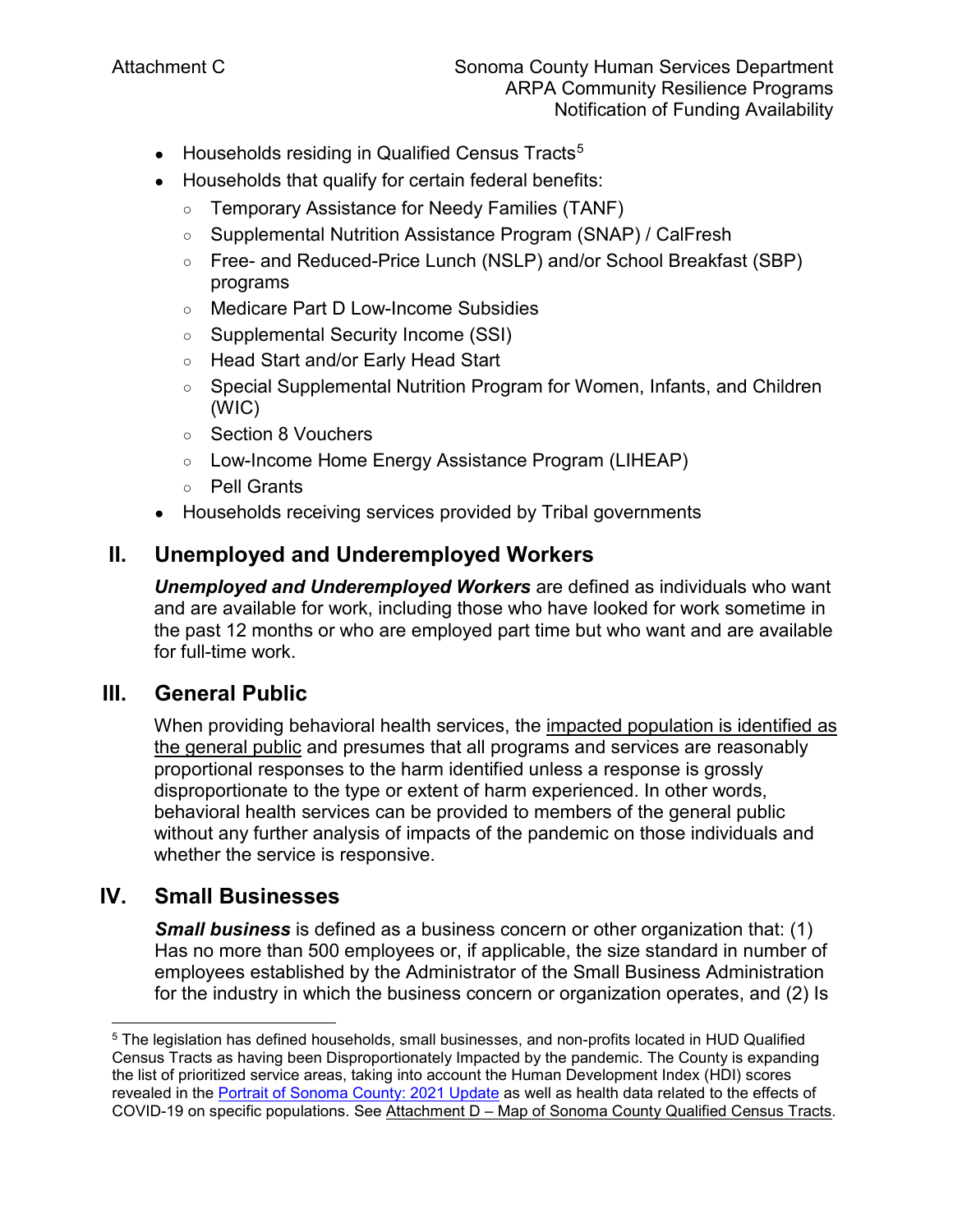a small business concern as defined in section 3 of the Small Business Act (15 U.S.C. 632).

*Micro-business* is defined as a small business that has five or fewer employees, one or more of whom owns the small business.

#### A. *Impacted* Small Businesses

- Small businesses that experienced decreased revenue or gross receipts
- Small businesses that experienced financial insecurity
- Small businesses that faced increased costs
- Small businesses that don't have the capacity to weather financial hardship
- Small businesses challenged with covering payroll, rent or mortgage, and other operating costs

### B. *Disproportionately Impacted* Small Businesses

- Small businesses operating in Qualified Census Tracts
- Small businesses operated by Tribal governments or on Tribal lands

### **V. Nonprofits**

*Nonprofit* is defined as a nonprofit organization that is exempt from Federal income taxation and that is described in section 501(c)(3) or 501(c)(19) of the Internal Revenue Code.

#### A. *Impacted Nonprofits*

- Nonprofits that experienced decreased revenue (e.g., from donations and fees)
- Nonprofits that that experienced financial insecurity
- Nonprofits that faced increased costs (e.g., uncompensated increases in service need)
- Nonprofits that don't have the capacity to weather financial hardship
- Nonprofits challenged with covering payroll, rent or mortgage, and other operating costs

### B. *Disproportionately Impacted* Nonprofits

- Nonprofits operating in Qualified Census Tracts
- Nonprofits operated by Tribal governments or on Tribal lands

## **VI. Title 1 Eligible Schools**

*Title I eligible schools* means schools eligible to receive services under section 1113 of Title I, Part A of the Elementary and Secondary Education Act of 1965, as amended (20 U.S.C. 6313), including schools served under section 1113(b)(1)(C) of that Act.

A. *Disproportionately Impacted* Title 1 Eligible Schools